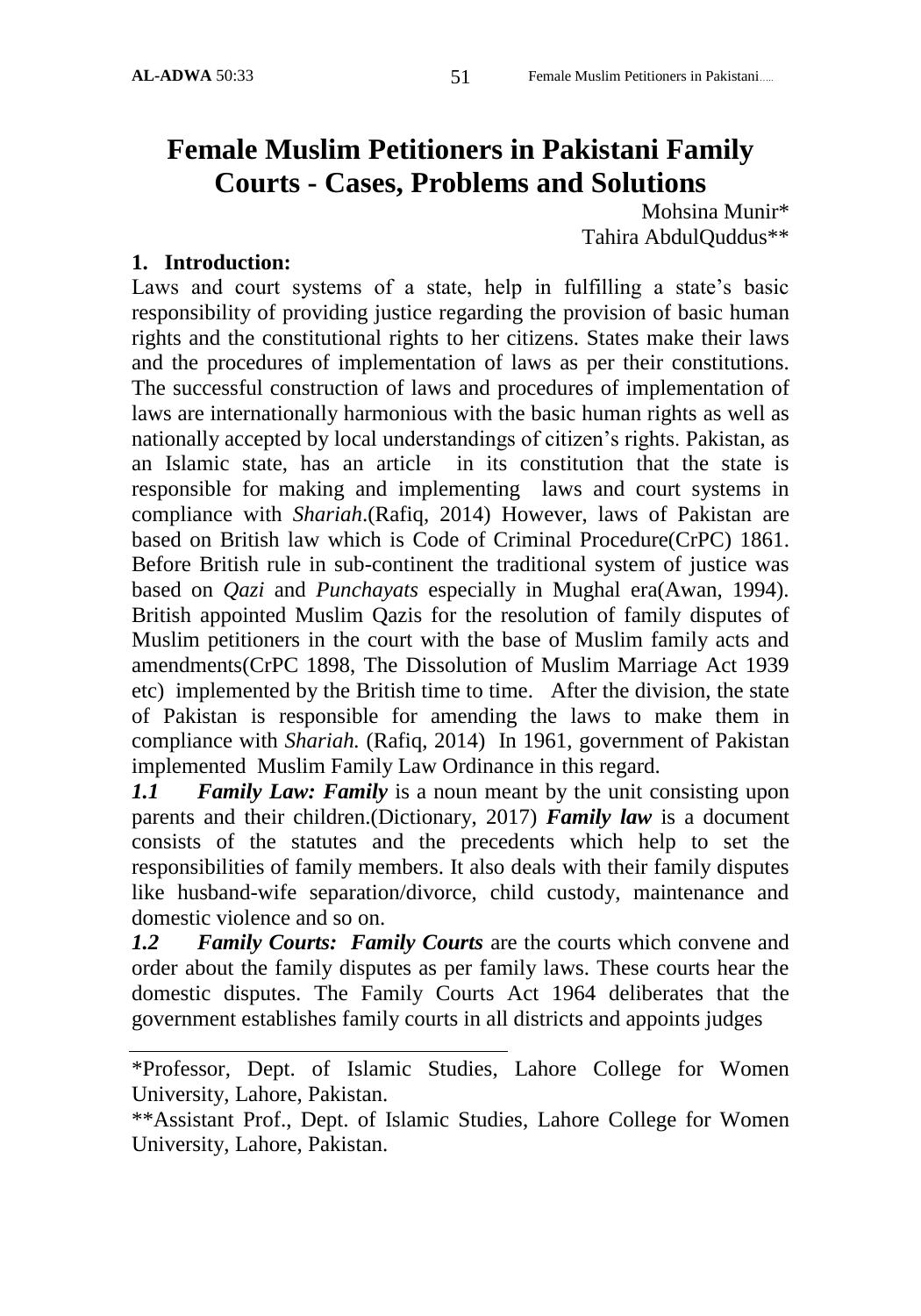ranked as district judges or the additional district judges in these courts. There should be one or more female senior judges also in these courts. This procedure of establishing a family court takes place in accordance with high court. The provision of justice to Muslim citizens by these courts should be in line with the provision of Muslim Family Law Ordinance 1961 with all the amendments made by the competent authorities time to time.

**2. Understanding of 'Family' in Muslim Society***:* Muslim society expresses the oldest informal social institution of family to be strong. The strength of a family is based on the recognition of the rights and duties of all members of a family. In the meaning, family is described as bonding of legal and blood relations living together.(Ibn e Manzoor, 1988) *Shariah* reveals the rights and responsibilities of family members in detailed and comprehensive manner. *Surah Al-Baqarah*, verse No 187 reveals that wives are garments of their husbands and husbands are garments of their wives. Verse 34 of *Surah Al-Nisa* explains that men are in charge of women. This verse presents a base for status of a husband and a wife in the specification of their rights and duties. The husband is responsible for fulfilling the financial requirements of his wife and children. He is a protector for his family in social setup for providing them education and training. (Tirmidi, h3895) The wife is bound to make a comfortable and pleasant environment for her husband and children. (Al Rum30: 21) She is a protector of herself and her husband's home in her husband's absence. She, as a mother, is responsible for the training of her children in her husband's (father of these children) home. The general environment of a normal, happy and healthy home should show behaviors of love, attention and obedience for each other. (Nasai, h3233) Thus, the unit of a family in Muslim society acquires a great opportunity of Islamic order of fulfilling the rights of blood relations and their bonding(*Sila i Rahmi*). Nevertheless, family members support each other in performing positive actions for the society and protect each other from doing bad for the society. Family unit in Muslim society is constructed by *nikah* of a man(groom) and a woman(bride groom). They should be well sensible for fulfilling their social duties(religious obligations) to make the society healthy and strong in line with *shariah* compliance.(Ibn i Majah, h2610) This benefit of *nikah* guides us to make family laws very comprehensive, simple, easy to understand by a Muslim man(groom) and a Muslim woman(bride groom) as a citizen of Pakistan. But in fact our literacy rate and complex wording of our family laws do not relate with each other and do not make sense of understanding in majority of Pakistani Muslim families.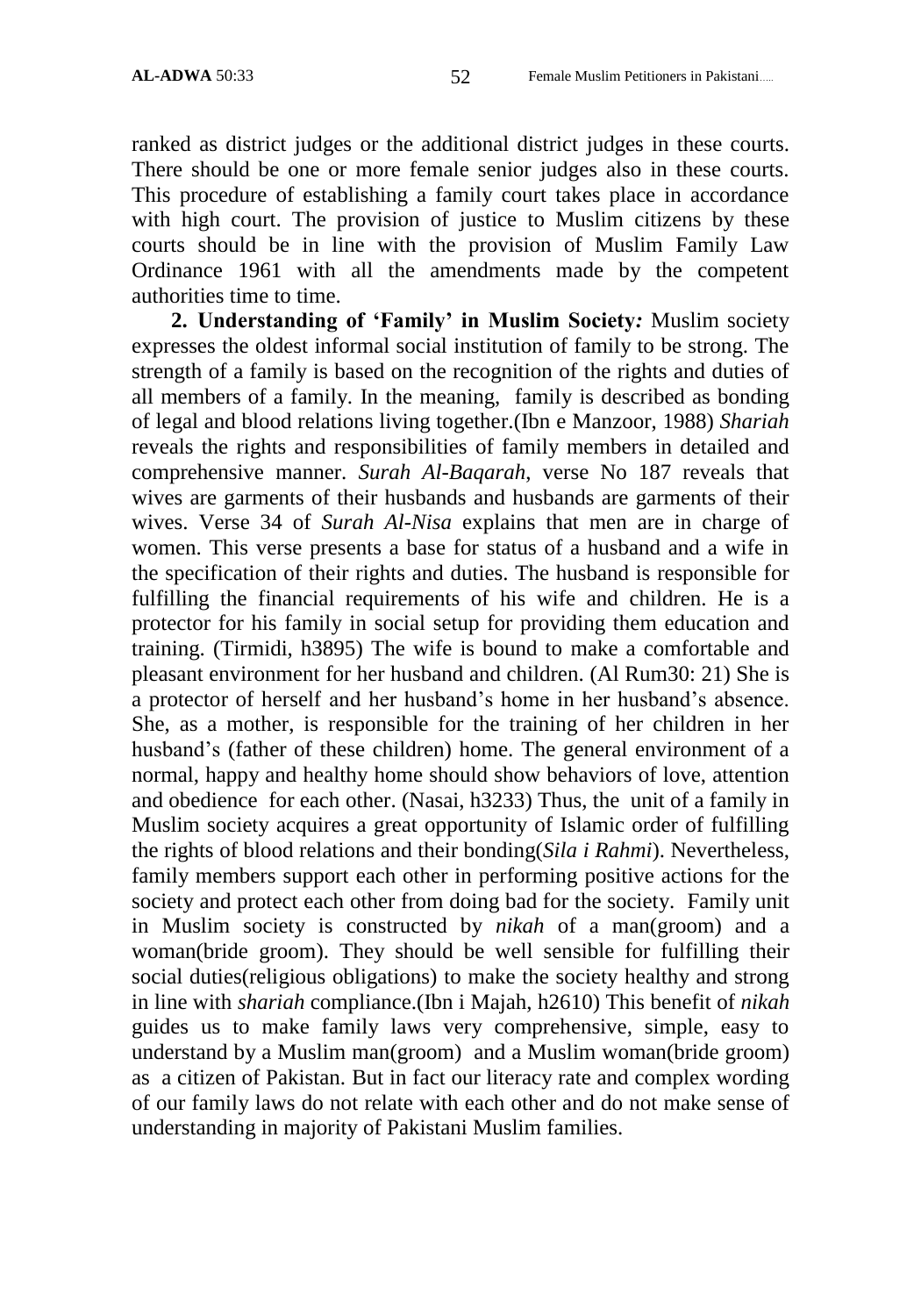**3.** *Nikah Nama*: *Nikah Nama* is a legal document in Pakistan which is a basic document for the making of a family. It is a proof for a man and a woman of being a husband and a wife of one another. It always needs to be improved and studied by the legal experts and *shariah* scholars frequently to make it more simple, comprehensive and understandable. The *nikah Nama* should be filled with the mutual understanding of both sides of husband and wife. It is witnessed during this research that in many of the family disputes, the document of *nikah nama* does not helpful for the solution of a dispute. Both parties from husband and wife are not interested in seeking help with the commitments they made themselves in the document of *nikah nama* because at the time of *nikah* they did not try to fill this document seriously or vigilantly. People even do not bother to state the information in *nikah nama* with truth. They easily try to write wrong statements regarding the age, education, *mehar*, property, *nafqa* and other marriages and children etc. They never show interest in educating their young children who have reached to the age of marriage about *nikah*, *nikah nama*, their rights and responsibilities as husband or wife or as a family.

## **4. Petitioners of Family Courts in Pakistan:**

Family courts hear and resolve the disputes of families as per their religious legal procedures in Pakistani family courts. For Muslim petitioners they adopt the procedures of Muslim family ordinance 1961. In these courts, male and female petitioners/plaintiff consult for their disputes. During our research, we saw that the Muslim family law ordinance provides full support to females but the environment of court, social support and social behaviors are with males. Ratio of divorce cases is increasing day by day. The child custody cases and demand of maintenance cases are also increasing. We can say that ratio of consultation to the court is increasing by the time. Awareness and understanding of law and legal procedures is alarmingly low in the petitioners/plaintiff. That is why, frustration in society is not decreasing. This situation brought us to the court environment to study about the petitioners/plaintiff. We made our study limited to *female petitioners* of family courts and tried to find out their problems in the court. We collected data from 500 female respondents and found out that mostly they face the problems of unusually long suit, unbearable expenses, insufficient legal support, unbearable false accusations, bribery, nepotism, improper action taken on legal requirements and false witnesses. We asked few questions from them and concluded the ratio of their answers. We present our findings here with the help of charts: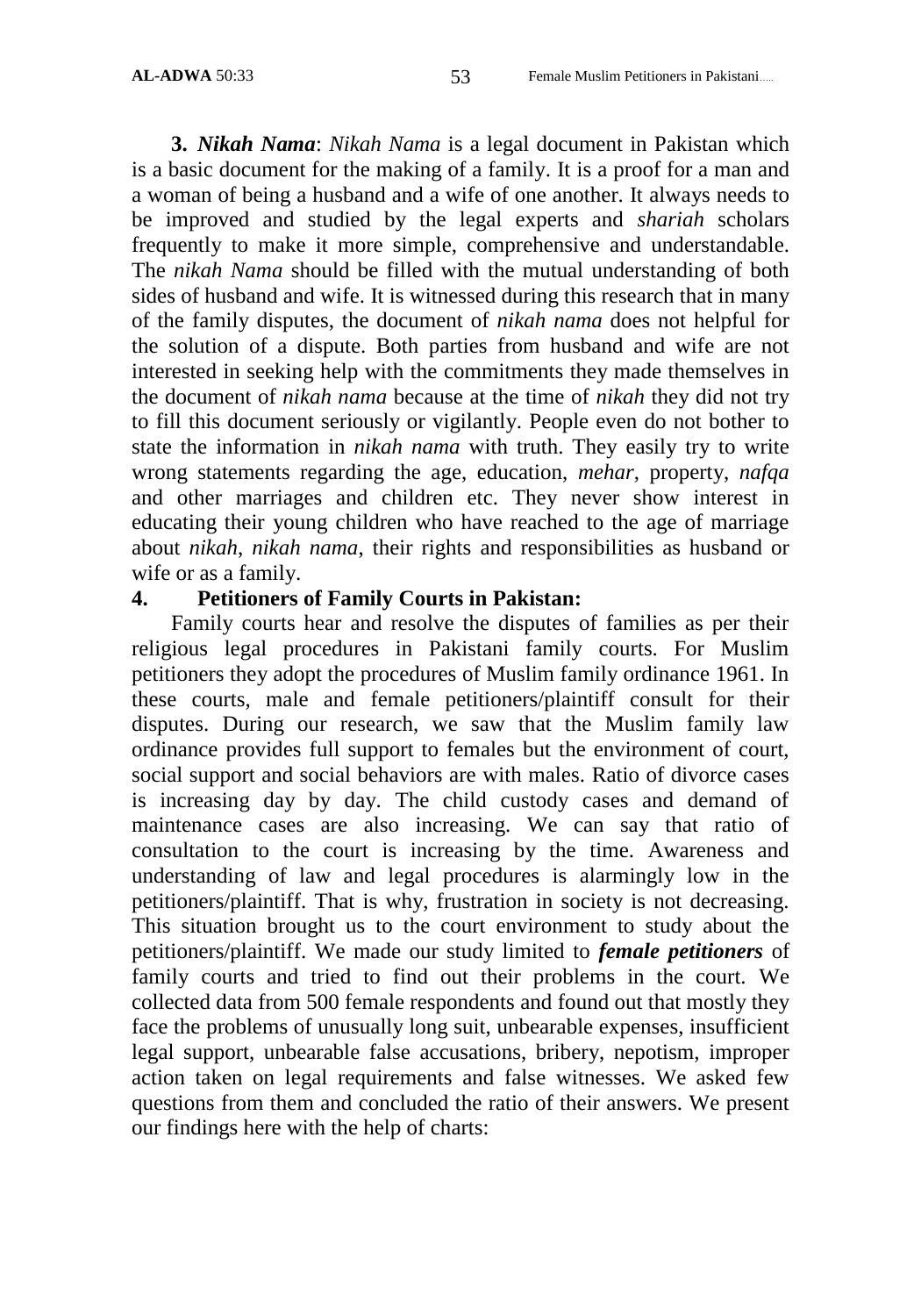**a. Consultation of Courts for Justice:** To find out the ratio of satisfied female grievant in consultation of courts for justice we prepared an instrument of CCJ consisting upon a set of questions. We asked these questions from a group of female grievant whether they feel a relief by consulting the court for their problems. 362 out of 500 women replied as negative while 138 said yes. The ratio is:



The result shows that female petitioners felt mistrust on the court's decision about their suit. Most of the petitioners are illiterate or they do not understand the legal language so they do not know about the nature of their problems, the procedures of solutions and the decisions. They conclude court's decision a failure in providing a positive change in their life by the consequences of decision.

**b. Regret for not consulting the Court:** The ratio of a feeling of regret for consulting the court for justice was found out with the help of instrument RCJ. The female grievant were asked about their feelings of regret for not consulting the court for justice. This survey showed the following ratio:



This result showed, basically, the unawareness of female petitioners/plaintiff and their helpers from family about the justice system.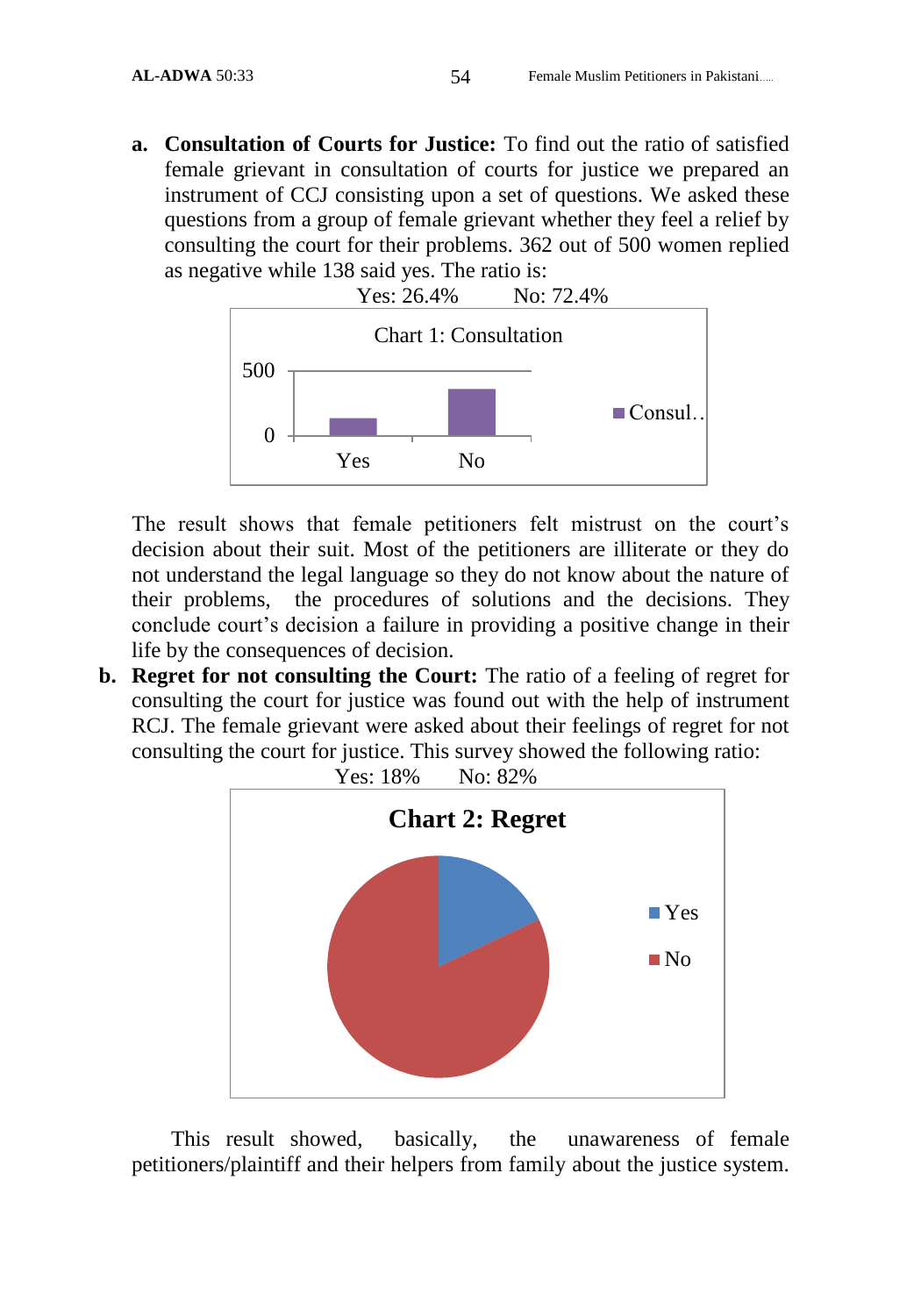The fear of social pressure also keeps the grievant away from legal help for justice.

**c. Bribery/Unbearable Expenses:** The female petitioners were asked about facing the demand of bribery inside or outside the court. They replied with the following ratio:



This resulted in unbearable expenses and withdrawal of the suit. The court fee in nominal but the demand of bribery makes the situation unbearable.

**d. Victimization:** The female petitioners have an option to not go themselves in court and can send their representatives. Still they face severe victimization from the society. We surveyed those females who went to the court themselves. The ratio they faced victimization was:



Yes: 91% No: 09%

This situation results in the increase of frustration, negativity and violence in the society.

#### **5. Reasons of Problems:**

The reasons for the problems faced by female petitioners in family courts are the unawareness about laws and legal procedures, illiteracy, no suitable approach to legal experts, improper family support and no or less study about religion and *sharī'ah* law. They know very little about the religious concepts like *nikah, wali, khyar i bulugh, nafqah, nushuz, hurmat*  etc. Women are the remarkable asset of a society. They teach, educate and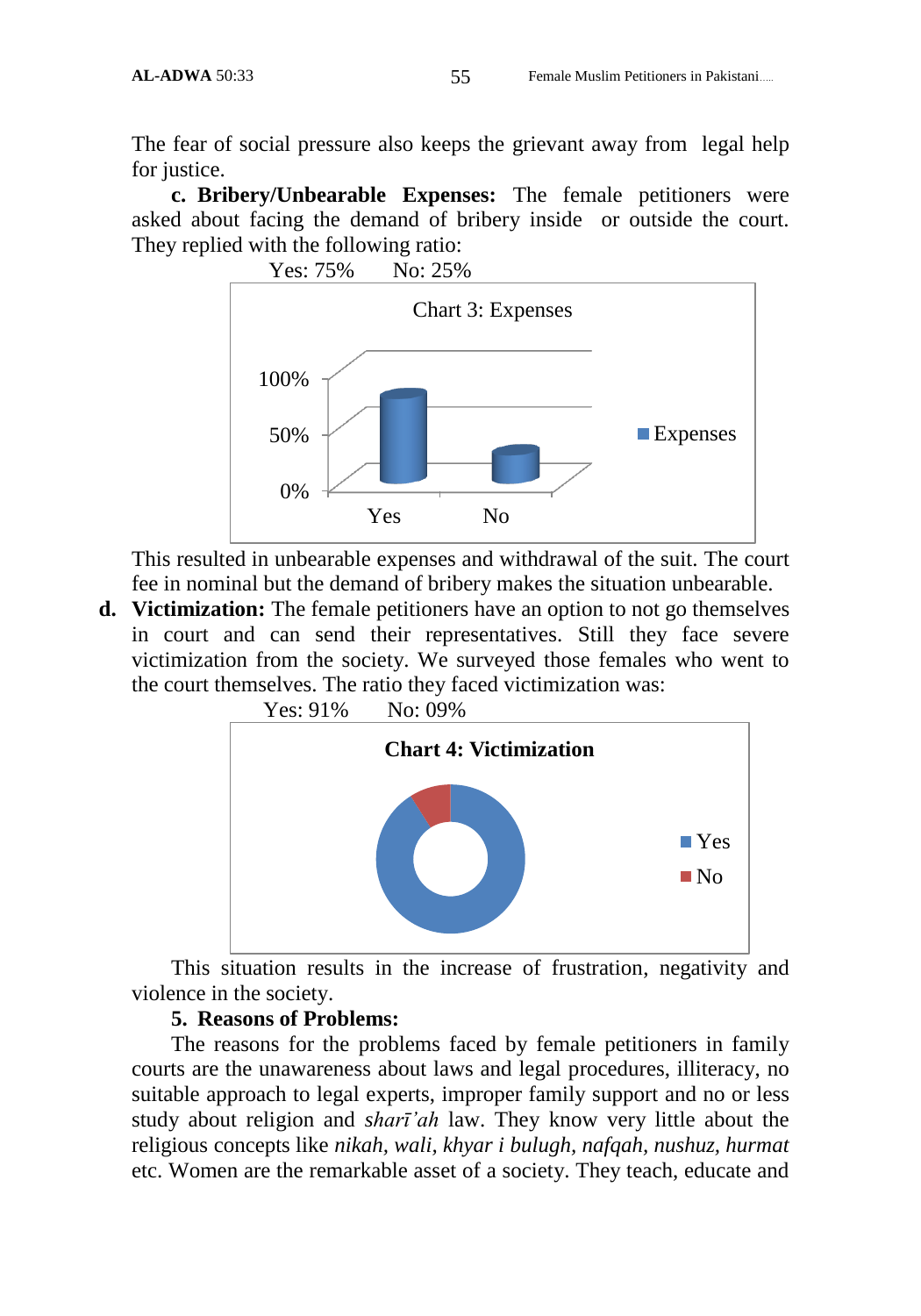train a nation specifically in positive or negative manner. If nation is showing increasing rates of crime, corruption, illiteracy, joblessness and decreasing rate of economy, then there will be less rate of educated females. The discrimination on gender base in the provision of justice is not the trend of a Muslim society.

### **6. Solutions and Recommendations :**

During our study we found that many remarkable steps have been taken by the authorities for the provision of justice to female petitioners. One of which is the increase in the number of judges in family courts. We present following recommendations for improvement in the situation:

*Educate Law:* Education and awareness can solve a problem well. This is a well known fact described by social scientists and experts in their research.(Casil, 2006) Education and awareness enhance the abilities of communication which is the only way to understand the nature of a problem and its solution. In our study we have seen that more than 70% of the plaintiff of family courts in Pakistan are uneducated regarding the education and awareness of law. They cannot convey the real nature of their problems to the court. It is therefore, unavoidable that the education of law should be made compulsory for all. It should be the part of curriculum in intermediate level. The teaching of truth(*Sadaqat)* and honesty(*Dyanat*) should be the part of teaching methodologies.

*Simplification of Language of Law:* Simplification of the legal language for public is an important aspect of study worldwide. Social and language experts work on this issue to reduce the problems regarding understanding and communication. Plain language may be used by the legal experts for increasing the co-operation and motivation for seeking help for justice.(Tiersma, 2006) In Pakistan, it is still needed to work on simplification of language of legal documents. This kind of study will help reducing the problems of plaintiff in family courts.

*Training:* Training and learning of basic social behaviors as part of curriculum is badly needed in Pakistani society. It has been observed by this study that the general behaviors and reactions of plaintiff and other people involved in a suit are nearly aggressive and intolerant. Behavioral psychologists have produced many useful studies about the behavioral changes and their impact on society.(Bandura, 1975) According to these studies, by overcoming the human behavioral phenomena, many social problems can be solved successfully.

*Fix Responsibly***:** The individual philosophy explains responsibility as a civic duty by which one is accountable for his actions as a member of a society to strengthen a society. Similarly, the responsible behavior of a family member is also important for a family.(Olafson, 2007) We see that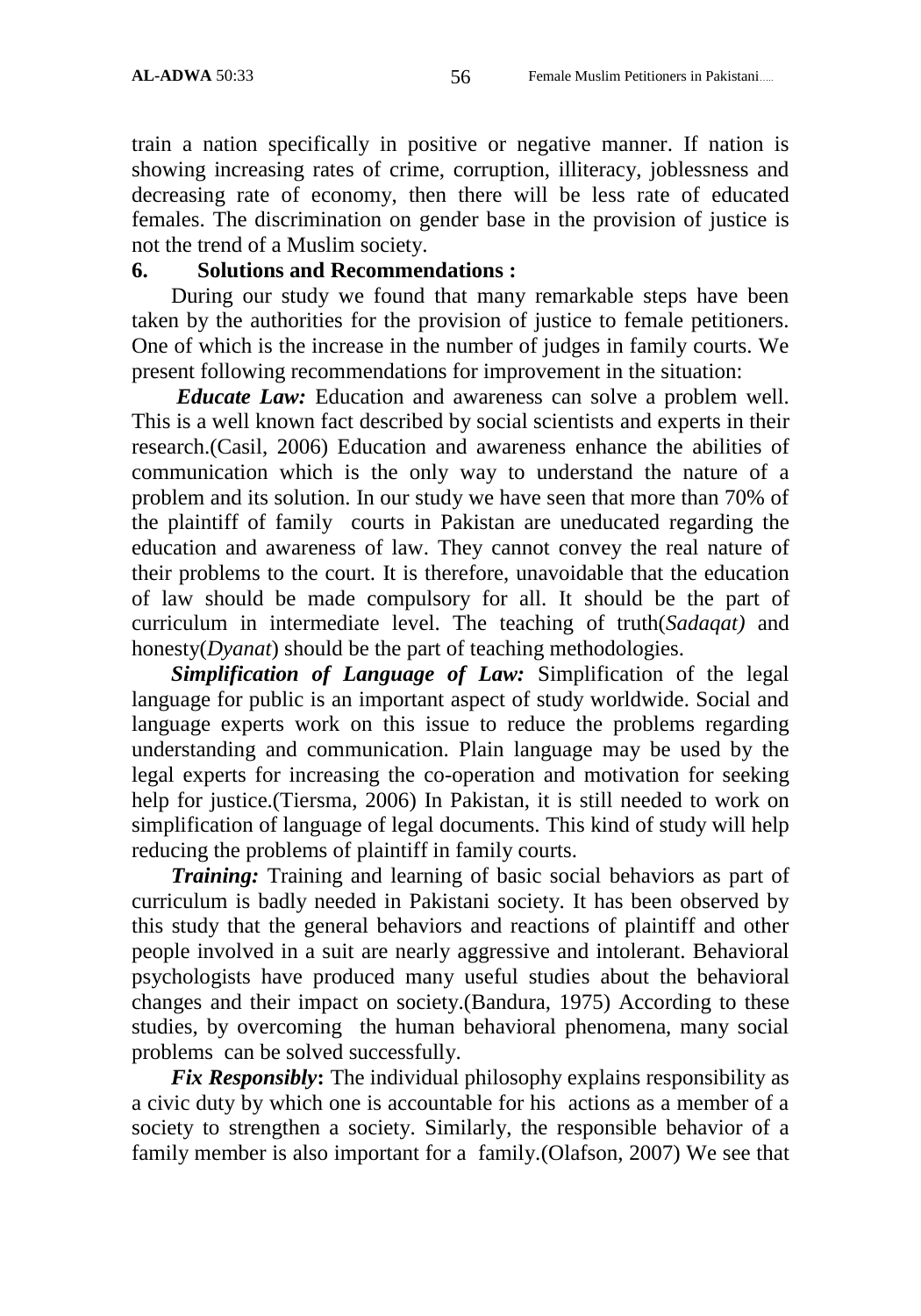Pakistani society is lacking in this regard. The awareness of social responsibilities is very important for the female and male citizens of Pakistan. Being a Muslim what should be their role as a family member? this is the responsibility of parents to teach them about it. If they are not able to perform this duty then the next important social institution(the educational institution) should perform this duty.

*Religious Wisdom:* Whitford and Wong's study on environmental sustainability proves the Islamic attitude as more environmental than other believes. By this type of studies we can conclude that the religious wisdom can make the social environment sustainable for humanity specifically for women. The environment a of court harmonious with *shariah* law or *shariah* obligations will also remain more welcoming and helpful for a female plaintiff for provision of justice.

*Respect Females*: The Islamic wisdom commands us to respect those females who come out of their homes to help achieving the indicators of social and economic progress. If a woman consults court for justice, there should be a fine arrangement of legal guidance available for her with full respect. The results of current study showed that 91% of female plaintiff faced victimization during their suit in court. This a very high ratio of unhealthy social behaviour proved by society for women who consult the court for finding the solution of their problems. We can control this ratio by promoting Islamic wisdom in the Muslims of Pakistan.

**7. Conclusion:** Female plaintiff face multiple natured problems in Pakistani family courts during their suit. This is why, they try to avoid consulting the court for seeking justice. On the other hand, the number of suits is increasing day by day in these courts. This situation shows that a lot of studies are required to be done in Pakistan in this regard to help reduce the number of family disputes, the problems in courts and the broken families. These studies will help in improving the law making harmonious with the ground realities of Pakistan.